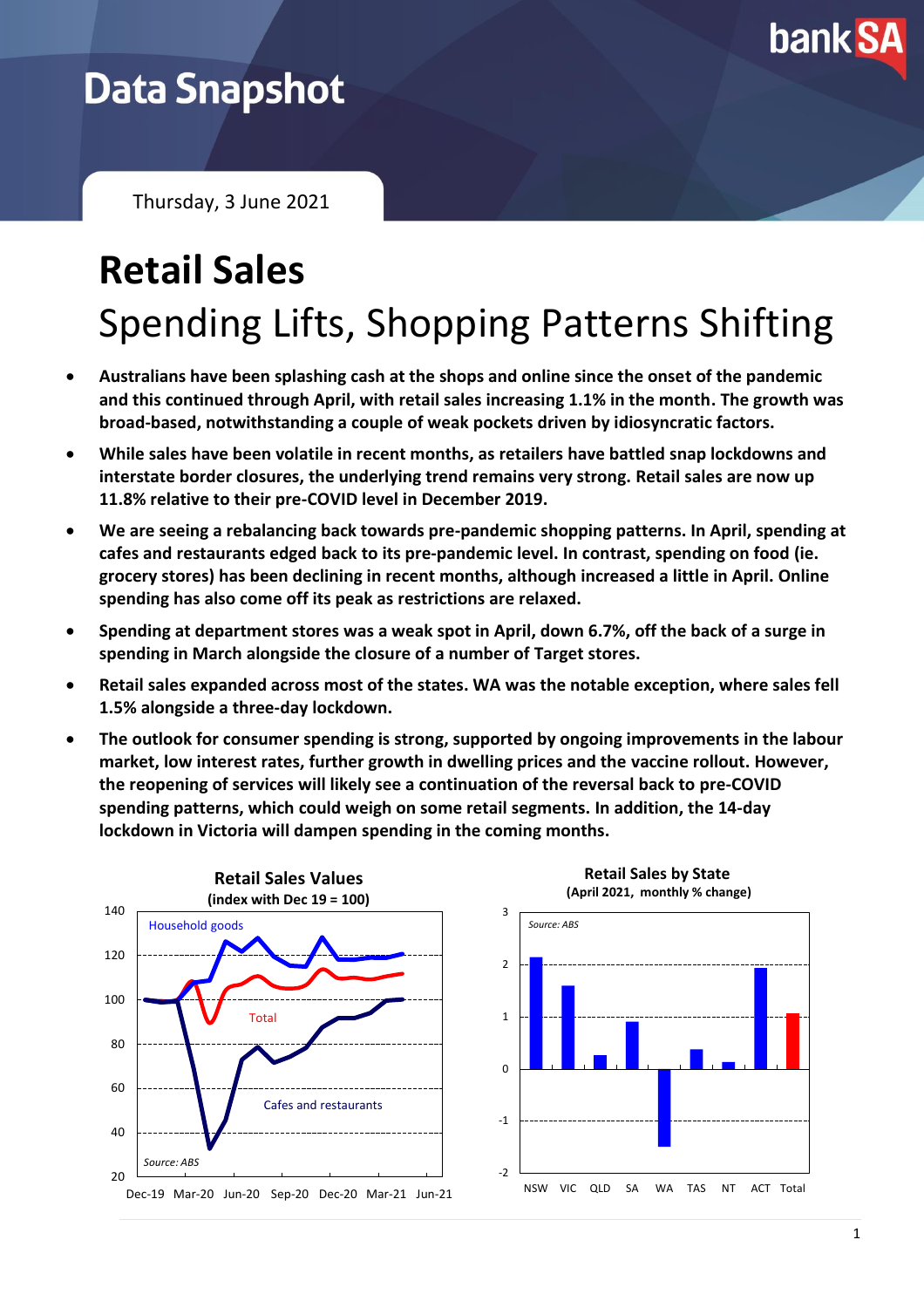Australians have been splashing cash at the shops and online since the onset of the pandemic and this continued through April, with retail sales increasing 1.1% in the month. This was consistent with preliminary estimates. The growth was broad-based, notwithstanding a couple of weak pockets driven by idiosyncratic factors.

While sales have been volatile in recent months, as retailers have battled snap lockdowns and interstate border closures, the underlying trend remains very strong. Retail sales are now up 11.8% relative to their pre-COVID level in December 2019. In annual growth terms, retail sales are up 25.0% although this figure is distorted by base effects – sales fell off a cliff in April 2020 in the height of the first lockdown.

The resilience in retailing has been supported by the snapback in the labour market, wealth effects associated with higher house prices and the reduced ability to spend on services like overseas holidays, concerts and sporting events. The rollout of vaccines and the associated reduction in uncertainty has also likely bolstered households' willingness to spend.

The pandemic underpinned massive shifts in our spending. But as life starts to return to normal, we are seeing a rebalancing back towards pre-pandemic shopping patterns. Unsurprisingly, spending at cafes and restaurants fell sharply last year alongside pandemic-related restrictions. It has gradually recovered as venues have reopened and capacity limitations have eased, providing welcome relief to the hospitality industry. In fact, in April spending at cafes and restaurants increased to its pre-pandemic level, as at December 2019. On the flip side, spending on food (ie. spending at grocery stores) has been trending down as we eat out more, although it is still 8.1% above its December 2019 level, and edged up 1.4% in April.

A clear winner from the pandemic has been the household goods sector. Since we have been stuck at home, many Australians have decked out their home offices and splurged on new TVs. Interestingly, spending in this category has come off its peak but it is still holding well above pre-pandemic levels, up 20.7% relative to December 2019 and increasing 1.5% in April.



We are also doing more of our shopping online. Before the pandemic, online sales accounted for around 6% of retail sales and had been trending up for several years. The pandemic accelerated this shift and online spending shot up to 11.1% of spending in April 2020. The share of spending online has come off a bit since then, consistent with the relaxation of restrictions. It edged down from 9.4 to 9.2% in April, although remains well above its pre-COVID level. Presumably shoppers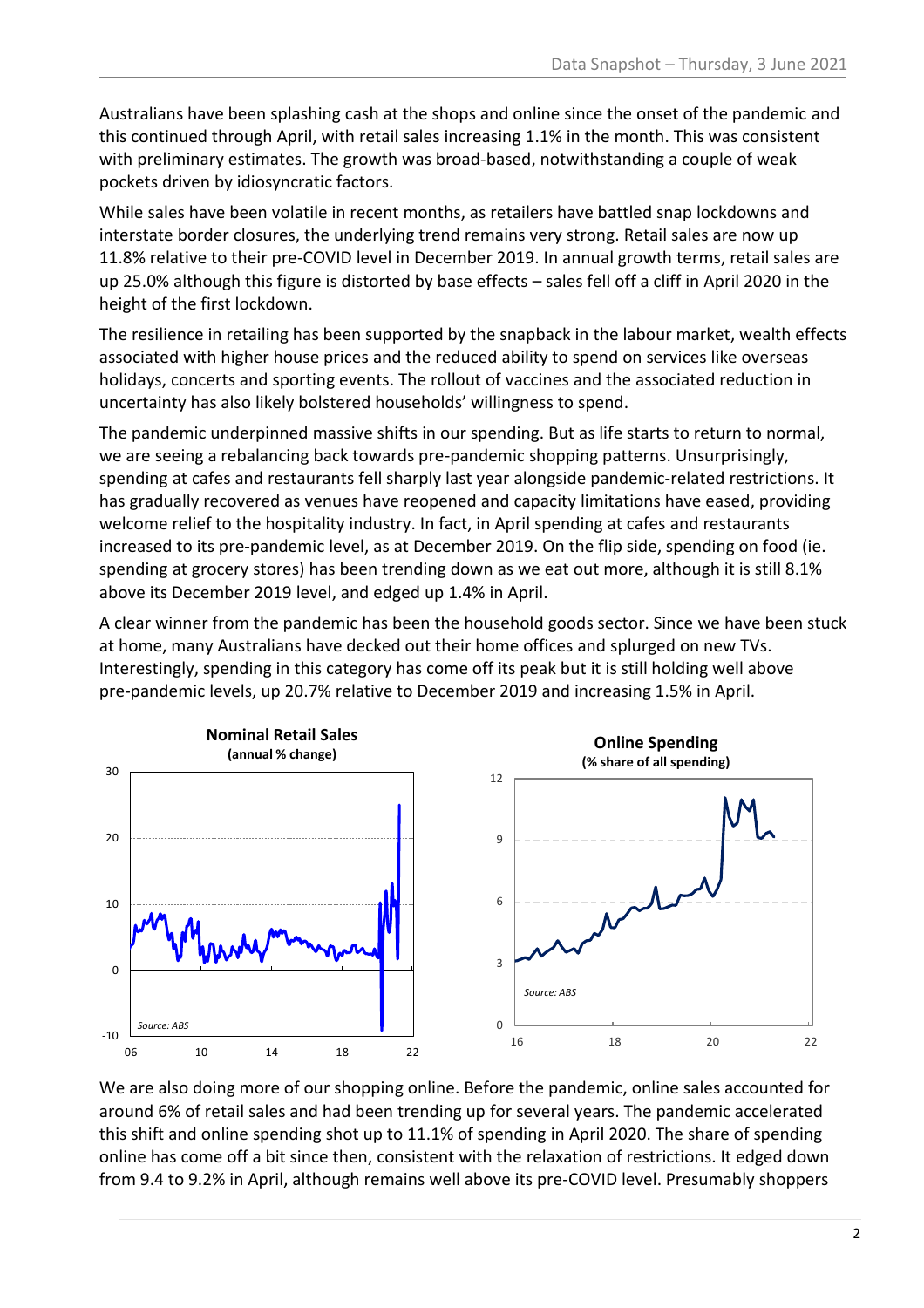prefer to buy some items in-store – anyone who has tried to buy jeans online can attest to that!

The growth in retail sales in April was generally broad-based although one weak spot was spending at department stores, which fell 6.7%. However, this comes off the back off an 8.5% surge in March, when a number of Target stores around the country were holding closing down sales.

Retail sales also expanded across most of the states. WA was the notable exception, where sales fell 1.5% alongside a three-day lockdown. Queensland was also weaker than the other states, edging up 0.3%, which may reflect an overhang of precautionary behaviour from the lockdown in March. Growth was strongest in NSW, up 2.1%, and the ACT, up 1.9%.

## **Outlook**

The outlook for consumer spending is strong, supported by ongoing improvements in the labour market, low interest rates, further growth in dwelling prices and the vaccine rollout. If households draw down on the large saving buffers accumulated since the pandemic hit, this will provide a further boost to spending. However, the reopening of services around the country is likely to see a continuation of the reversal back to pre-COVID spending patterns, which could weigh on some retail segments. In addition, the 14-day lockdown in Victoria will dampen spending in the coming months.

> **Matthew Bunny, Economist** Ph: 02-8254-0023